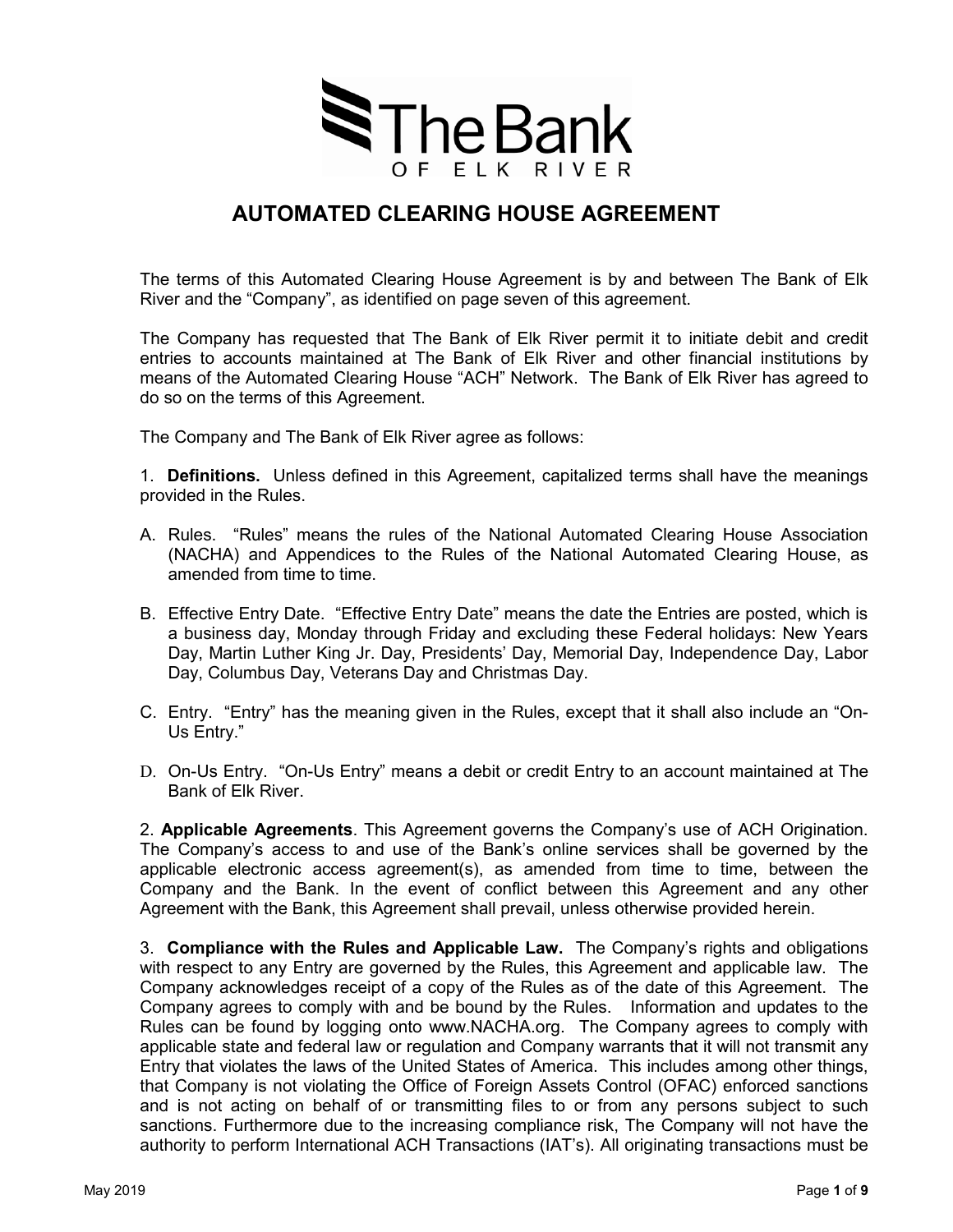conducted within the territorial jurisdiction of the United States. The Bank of Elk River reserves the right to audit the Originators compliance with the agreement and all ACH rules.

#### 4. **Transmittal of Entries and Security Procedures**.

- A. The Company shall transmit any debit or credit Entry to The Bank of Elk River in accordance with the Rules. The Company shall comply with the security and delivery procedures described in Attachment 1 to this Agreement. Company acknowledges that the security procedures are for verification of authenticity and not to detect errors in the Entry. Company warrants that no individual will be allowed to initiate transfers without proper supervision and safeguards and agrees to take all reasonable steps to maintain confidentiality of the security procedures and any related security features. If Company knows or believes that an unauthorized individual has transmitted or attempted to transmit one or more Entries or that the security procedures have otherwise been compromised, Company agrees to immediately notify The Bank of Elk River and agrees that any Entry received by The Bank of Elk River before or within a reasonable time after such notice to The Bank of Elk River shall be treated as authorized by Company.
- B. The Company shall notify The Bank of Elk River, in a timely manner, of any Consumer-Level ACH data breach. Consumer-Level ACH Data consists of (1) a bank account # together with a Bank RTN; or (2) customer's name together with customer's SS#. The Company shall provide The Bank of Elk River the approximate cause(s) of the breach incident, the approximate date of the breach incident, the approximate size of the affected population (victims), the type of data exposed, the routing and transit numbers of the affected RDFI accounts, and any organizations that are involved in the breach.
- C. The Company hereby authorizes The Bank of Elk River to transmit any Entry received by The Bank of Elk River from the Company in accordance with the Rules and the terms of this Agreement and to credit or debit the amount of such Entry to the accounts specified by Company.
- D. The Effective Entry Date (contained on the batch level, not the transaction level) is the date specified by the Company on which it intends the transaction(s) to be posted and settled. The Effective Entry Date must not be a Saturday, Sunday, or holiday observed by the Federal Reserve Bank as listed in the definitions above. Transactions submitted with an Effective Entry Date that is equal to the current day or earlier may be processed as same-day ACH and as such are eligible for additional fees.
- E. The Company is solely responsible for providing for and maintaining the physical, electronic, procedural, administrative, and technical security of data and systems in Company's possession or under Company's control. The Bank is not responsible for any computer viruses (including, without limitation, programs commonly referred to as "malware," "keystroke loggers," and/or "spyware"), problems or malfunctions resulting from any computer viruses, or any related problems that may be associated with the use of an online system or any ACH Origination services. Any material downloaded or otherwise obtained is obtained at the Company's own discretion and risk, and the Bank is not responsible for any damage to Company's computer or operating systems or for loss of data that results from the download of any such material, whether due to any computer virus or otherwise. The Company is solely responsible for maintaining and applying anti-virus software, security patches, firewalls, and other security measures with respect to the Company's operating systems, and for protecting, securing, and backing up any data and information stored in or on the Company's operating systems. The Bank is not responsible for any errors or failures resulting from defects in or malfunctions of any software installed on the Company's operating systems or accessed through an Internet connection.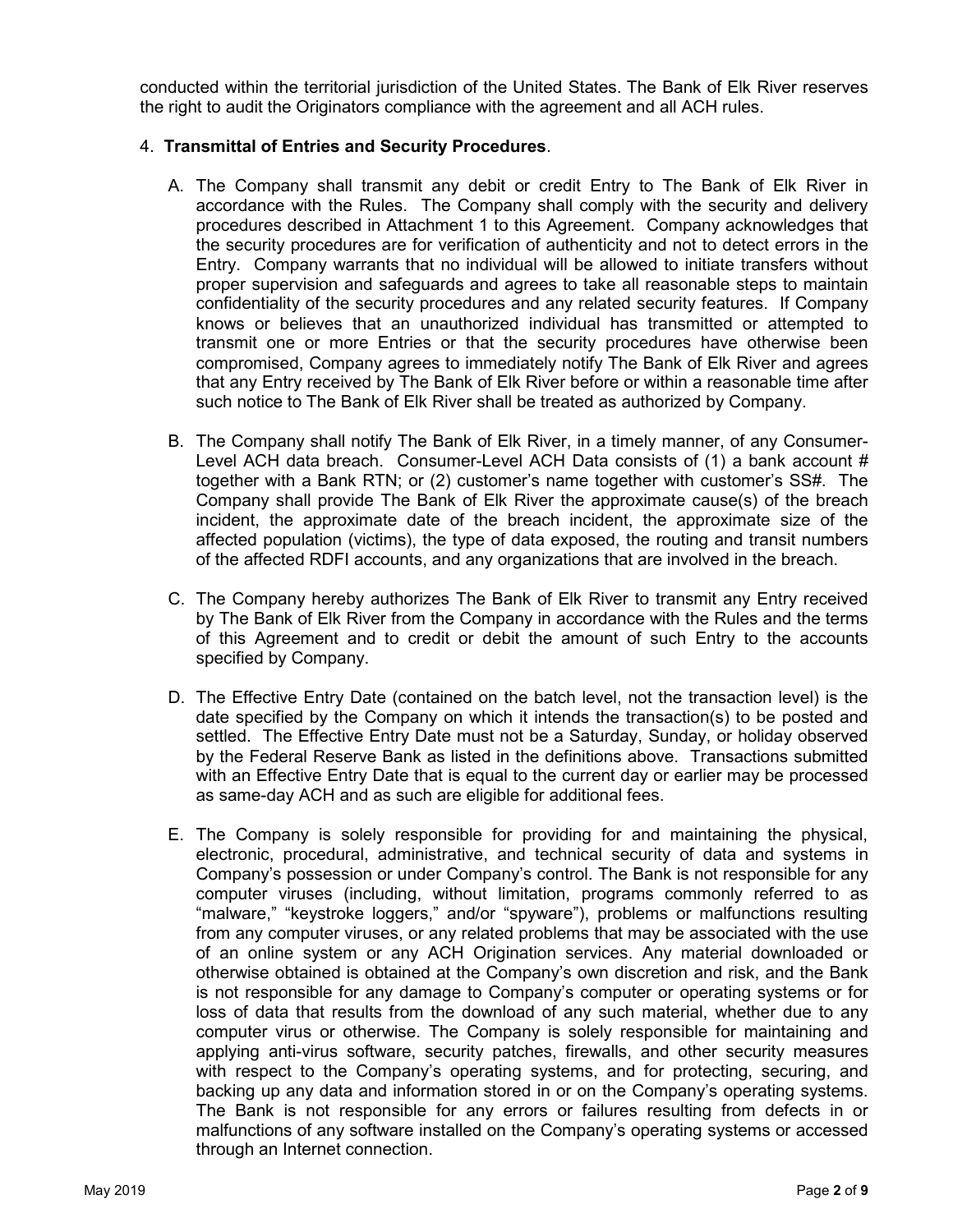- F. The Company acknowledges and agrees that it is the Company's responsibility to protect itself and to be vigilant against email fraud and other internet frauds and schemes (including, without limitation, fraud commonly referred to as "phishing" and "pharming"). The Company agrees to educate User(s), agents, and employees as to the risks of such fraud and to train such persons to avoid such risks. The Company acknowledges that the Bank will never contact the Company by email in order to ask for or to verify Account numbers, Security Devices, or any sensitive or confidential information. In the event the Company receives an email or other electronic communication that the Company believes, or has reason to believe, is fraudulent, the Company agrees that neither Company nor its User(s), agents, and employees shall respond to the email, provide any information to the email sender, click on any links in the email, or otherwise comply with any instructions in the email. The Company agrees that the Bank is not responsible for any losses, injuries, or harm incurred by the Company as a result of any electronic, email, or Internet fraud.
- G. In the event of a breach of the Security Procedure, the Company agrees to assist the Bank in determining the manner and source of the breach. Such assistance shall include, but shall not be limited to, providing the Bank or the Bank's agent access to Company's hard drive, storage media and devices, systems and any other equipment or device that was used in breach of the Security Procedure. The Company further agrees to provide to the Bank any analysis of such equipment, device, or software or any report of such analysis performed by the Company, the Company's agents, law enforcement agencies, or any other third party. Failure of the Company to assist the Bank shall be an admission by the Company that the breach of the Security Procedure was caused by a person who obtained access to transmitting facilities of the Company or who obtained information facilitating the breach of the Security Procedure from the Company and not from a source controlled by the Bank.

4. **Company's Representations, Warranties and Agreements.** Company represents and warrants that each Entry provided to The Bank of Elk River complies in all respects with the Rules. Company acknowledges and agrees that, pursuant to the Rules, The Bank of Elk River makes certain warranties to the ACH Network and other financial institutions and that such warranties are made in reliance on: (i) the representations and warranties of the Company, including but not limited to those contained in this section 4 of this Agreement, and, (ii) Company's agreement to be bound by the Rules and applicable law. The Company shall indemnify The Bank of Elk River against any loss, liability or expense (including attorneys' fees and expenses) resulting from, related to, or arising out of any breach of the Company's warranties or this Agreement. Without limiting the foregoing, Company warrants:

- A. Each Entry is authorized pursuant to the Rules and the authorization has not been revoked;
- B. Each credit Entry is timely and accurate;
- C. Each debit Entry is for a sum which, on the Effective Entry Date, will be due and owing to the Company from the party whose account will be debited, is for a sum specified by such party, or is to correct a previously transmitted erroneous credit Entry;
- D. No Entry has been reinitiated in violation of the Rules.

5. **Financial Institution Obligations.** Subject to Section 8 of this Agreement, The Bank of Elk River shall, in accordance with the Rules, process, transmit, and settle for any Entry. The Bank of Elk River shall have no obligation to transmit an Entry if the Company fails to comply with any terms of this Agreement.

6. **Company's Account(s).** The Company will maintain a deposit account (the "Account") with The Bank of Elk River at all times during the term of this Agreement. The Company shall at all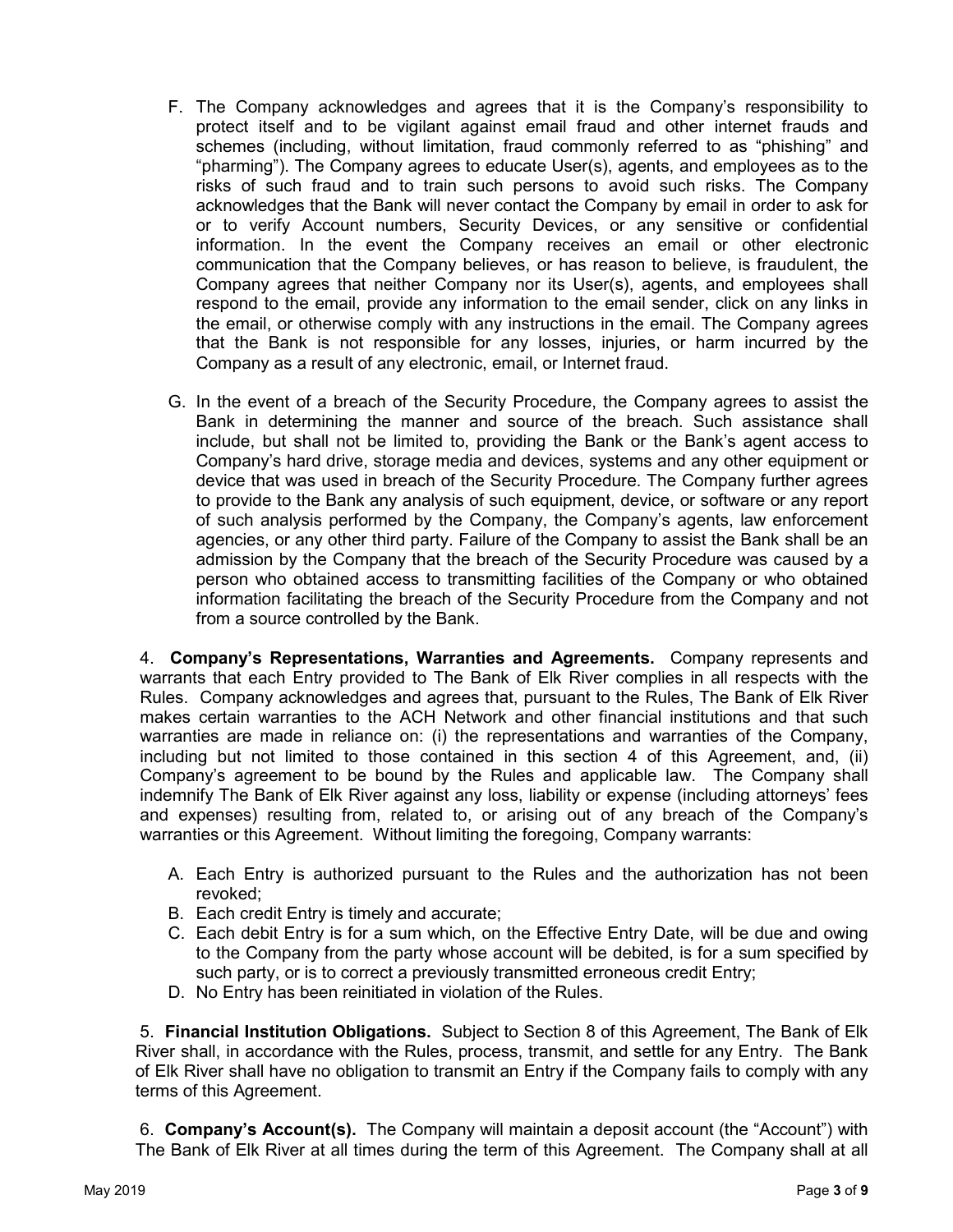times maintain a balance of available funds in the Account sufficient to cover Company's obligations under this Agreement. The Company authorizes The Bank of Elk River to debit its Account for any amount it owes The Bank of Elk River as a result of this Agreement.

7. **Prefunding**. The Bank reserves the right to require the Company to pre-fund an account maintained at the Bank prior to, or in the case of a Same Day ACH Entry, on the Settlement Date of the ACH file. The Bank shall determine whether pre-funding is required based on criteria established from time to time by the Bank. The Bank will communicate directly to the Company if pre-funding is required and, if requested by the Company, will provide the Company with an explanation of its pre-funding criteria. If it is determined that pre-funding is required, the Company will provide immediately available and collected funds sufficient to pay all Entries initiated by the Company (a) not later than 8:00 AM local time one (1) banking day before each Settlement Date, and (b) prior to initiating any Entries for which pre-funding is required.

8. **Credit Approval and Exposure Limits**. In transmitting ACH in accordance of this Service Agreement, the Bank must make certain warranties on behalf of Company. Specifically, the Bank is charged with assuring the financial soundness of Company to make the intended Entries. The Bank must approve all ACH Agreements and may request financial information from Company and/or a separate credit agreement. The Bank shall also be authorized to obtain a credit report(s) on Company as may be necessary from time to time. The Bank will also assign Company a limit representing the maximum aggregate dollar amount of Entries that may be initiated by Company each day ("Daily Exposure Limit") and each month "Monthly Exposure Limit". Company acknowledges that the ACH Processing Limit is solely for the protection of the Bank and its assets. Company understands that daily requests for Entries exceeding this amount are honored solely at the discretion of the Bank. Requests not honored would be communicated to the Company or the Company's designated representative. The Company shall comply with the Exposure Limits as set. Such limits may be modified from time to time by the Bank at its sole discretion with notice to the Company.

9. **Prohibited Transactions**. Company agrees not to use or attempt to use the Services (a) to engage in any illegal purpose or activity or to violate any applicable law, rule or regulation, (b) to breach any contract or agreement by which Company is bound, (c) to engage in any internet or online gambling transaction, whether or not gambling is legal in any applicable jurisdiction, or (d) to engage in any transaction or activity that is not specifically authorized and permitted by this Agreement. Company acknowledges and agrees that the Bank has no obligation to monitor Company's use of the Services for transactions and activity that is impermissible or prohibited under the terms of this Agreement; provided, however, the Bank reserves the right to decline to execute any transaction or activity that the Bank believes violates the terms of this Agreement.

8. **Cancellations or Amendment of an Entry.** The Company shall have no right to cancel or amend any Entry after its receipt by The Bank of Elk River. However, The Bank of Elk River shall use reasonable efforts to act on a request by the Company to cancel an Entry before transmitting it to the ACH Network or crediting or debiting an On-Us Entry. Any such request shall comply with the security procedures described on Attachment 1 of this Agreement. The Bank of Elk River shall have no liability if it fails to effect the cancellation.

9. **Rejection of Entries.** The Bank of Elk River may reject any Entry, including an On-Us Entry, which does not comply with the requirements in Attachment 1 of this Agreement and may reject any Entry if the Company is not otherwise in compliance with the terms of this Agreement or the Rules. The Bank of Elk River shall notify the Company in accordance with Attachment 1 of such rejection no later than the business day such Entry would otherwise have been transmitted by The Bank of Elk River to the ACH Network or, in the case of an On-Us Entry, the day before its Effective Entry Date.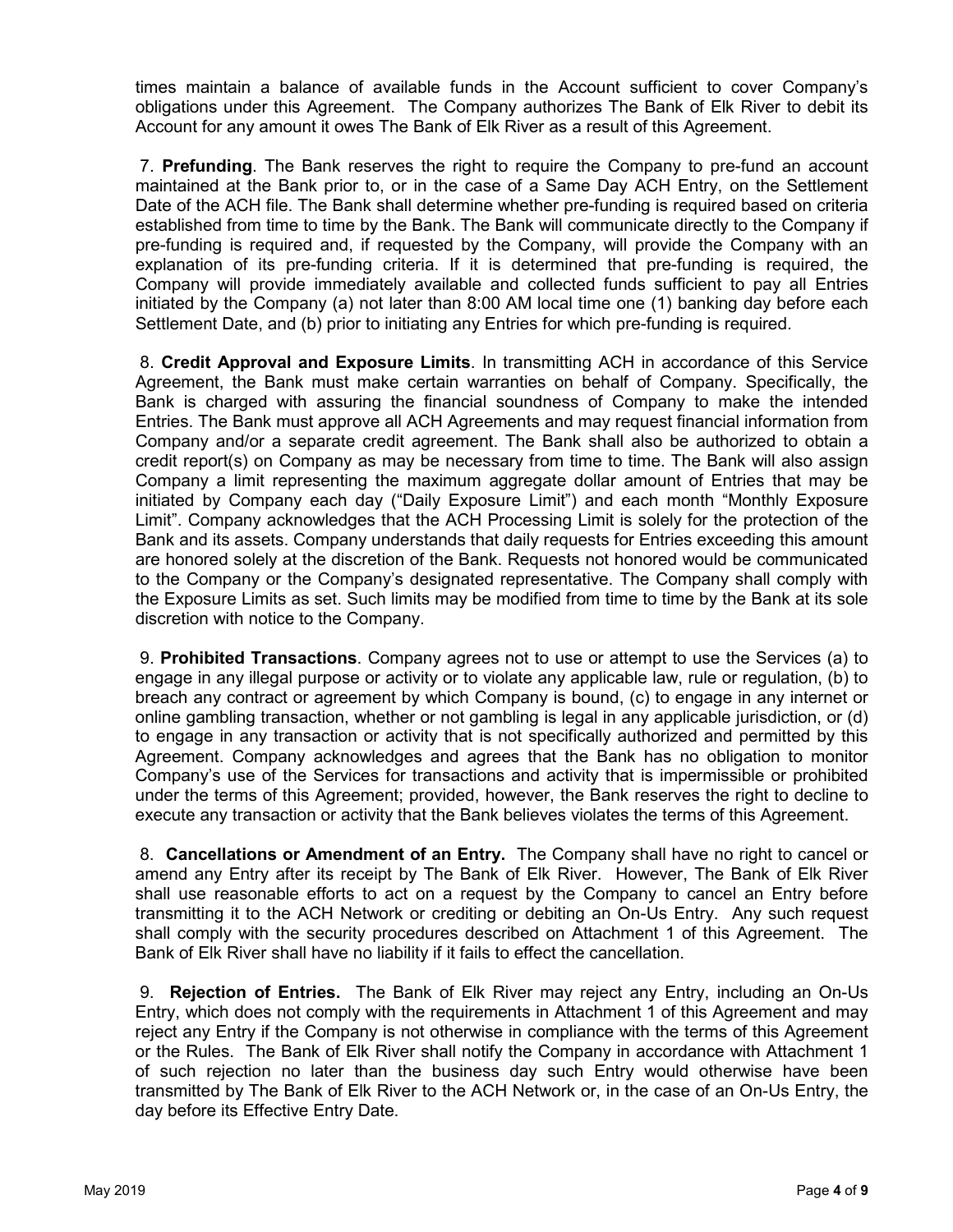9. **Provisional Credit Notice.** In the case of a credit Entry, credit given by the Receiver's financial institution for the Entry is provisional until the Receiver's financial institution has received final settlement through Federal Reserve Bank or has otherwise received payment. If the Receiver's financial institution does not receive such payment for the Entry, the Receiver's financial institution is entitled to a refund from the Receiver in the amount of the credit to the Receiver's account, and Company will not be considered to have paid the amount of the credit Entry to the Receiver.

10. **Reversals.** If the Company has mistakenly initiated a duplicate Entry or File or a File contains an Entry or Entries with the types of erroneous data specified in the Rules relating to reversing files, the Company may reverse the File or Entry pursuant to the Rules. If the Company reverses an Entry or File, Company shall indemnify The Bank of Elk River against any claim, demand, loss, liability or expense resulting directly or indirectly from such reversal.

11. **Notice of Returned Entries and Notification of Change.** The Bank of Elk River shall notify the Company in accordance with Attachment 1 of the receipt of a returned Entry from the ACH Network no later than one business day after the business day of such receipt. The Bank of Elk River shall have no obligation to re-transmit a returned Entry if The Bank of Elk River complied with the terms of this Agreement with respect to the Entry.

12. **Unauthorized Rate in Excess of 0.5%.** In the event the rate of unauthorized transactions exceeds 0.5% based on the calculations noted in the Rules, the Company will share the data requested by the Bank based on the Rules and will immediately begin the process of bringing the rate below .5%.

13. **Prenotification.** The Company may initiate a zero dollar prenote to allow the RDFI to verify the accuracy of the account information prior to sending a live entry.

14. **Periodic Statement.** The periodic statement issued by The Bank of Elk River for the Company's account will reflect Entries credited and debited to the Company's account. The Company agrees to notify The Bank of Elk River within a reasonable time not to exceed thirty (30) days after the Company receives a periodic statement of any discrepancy between the Company's records and the information in the periodic statement.

15. **Financial Statements.** Company will provide The Bank of Elk River financial information on an annual basis (or more frequently if so requested). Financial information includes a balance sheet and income statement from its most recent fiscal year-end. Company authorizes The Bank of Elk River, if applicable, to investigate and verify any information about the Company and to obtain information from any source regarding the financial condition, creditworthiness or character of the Company and/or any officer, shareholder, or principal of the Company.

16. **Fees.** Company agrees to pay The Bank of Elk River for ACH Origination services provided under this Agreement. The Bank of Elk River may change its fees from time to time upon notice to the Company.

| <b>ACH Monthly Fee</b>            | 10.00  |
|-----------------------------------|--------|
| ACH Orig Setup Fee (one-time)     | 100.00 |
| ACH Orig per Batch Fee            | 1.50   |
| ACH Orig per Item Fee             | 0.10   |
| <b>ACH Returned Item</b>          | 4.00   |
| <b>ACH Notification of Change</b> | 1.00   |
| Same Day ACH Fee's                |        |
| SDA per Batch Fee                 | 5.00   |
| SDA per Item Fee                  | 1.00   |
|                                   |        |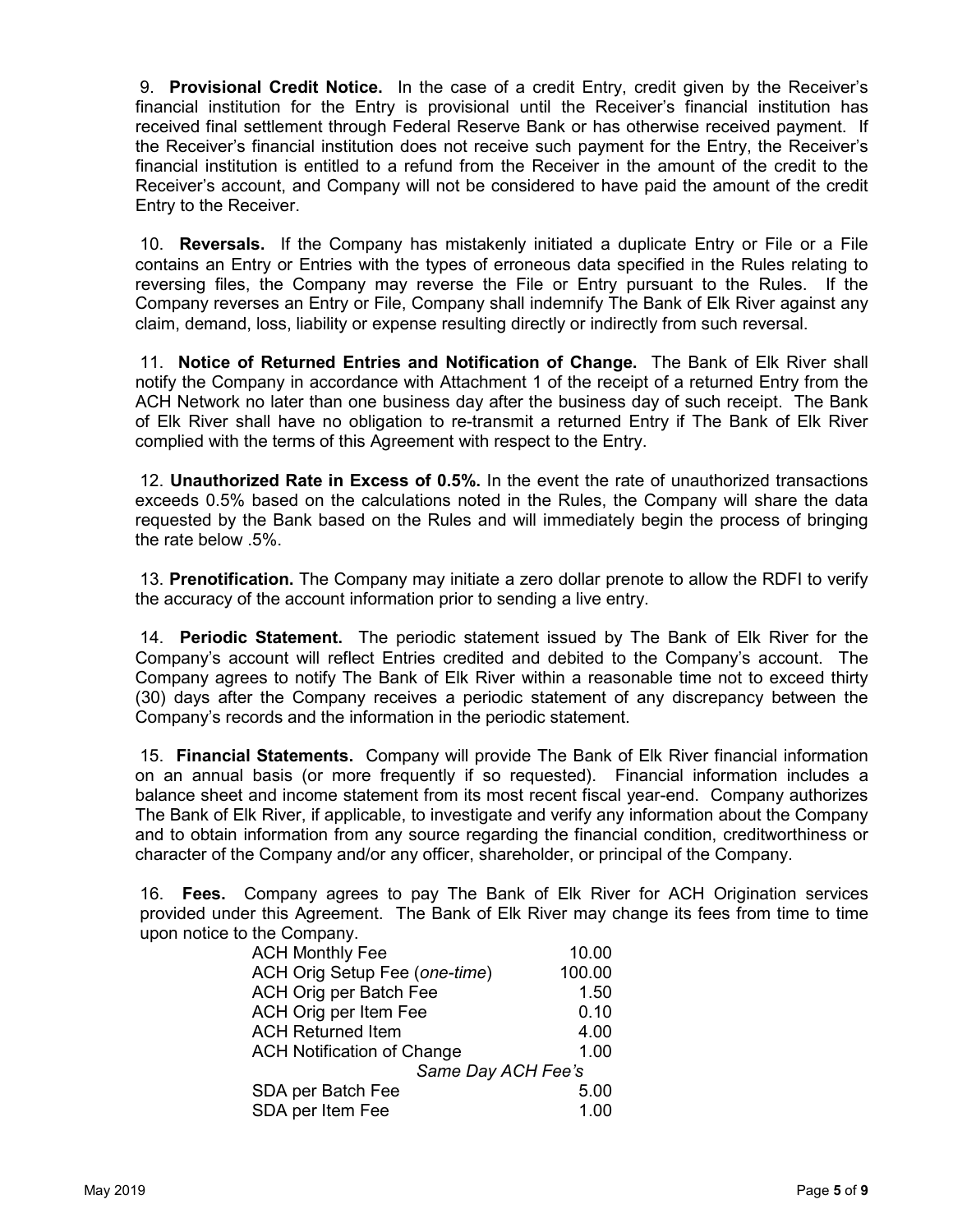17. **Liability.** In the performance of the services required by this Agreement, The Bank of Elk River shall be entitled to rely solely on the information, representations and warranties provided by Company pursuant to this Agreement, and shall not be responsible for the accuracy or completeness of such information. The Bank of Elk River shall be responsible only for performing the services expressly provided for in this Agreement, and shall be liable only in the event of loss due to its gross negligence or willful misconduct in performing those services. In no event shall The Bank of Elk River have any liability for any consequential, special, punitive, or indirect loss or damage, which the Company may incur or suffer in connection with this Agreement. In addition, The Bank of Elk River shall be excused from failing to act or delay in acting if such failure or delay is caused by legal constraint, interruption of transmission or communications facilities, equipment failure, war, act of terror, emergency conditions, or other conditions beyond The Bank of Elk River's control.

18. **Credit and Debit Entries; Record Retention**. The Company shall obtain an authorization ("Authorization Agreement") as required by the Rules from the person or entity whose account will be debited or credited as the result of a debit or credit Entry initiated by the Company and the Company shall retain the Authorization Agreement in original form while it is in effect and the original or a copy of each authorization for two (2) years after termination or revocation of such authorization as stated in the Rules. Upon request, the Company shall furnish the original or a copy of the authorization to any affected Participating Depository Financial Institution, as defined in the Rules.

19. **Inconsistency of Name and Account Number.** The Company acknowledges that, if an Entry describes the Receiver inconsistently by name and account number, payment of the Entry may be made on the basis of the account number even if it identifies a person different from the named Receiver.

20. **Miscellaneous.** The Bank of Elk River may amend the terms of this Agreement from time to time by written notice to the Company. Either party may terminate this Agreement upon ten (10) days' written notice to the other or on the occurrence of a breach of the ACH rules. The Bank of Elk River shall have no obligation to transmit entries if the Company is in default of any of its obligation under this Agreement, including the obligation to pay The Bank of Elk River for each credit entry. The Bank of Elk River shall be entitled to rely on any written notice believed by it in good faith to be signed by all of the principals of the Company as specified on the ACH Originator Application. This Agreement shall be governed by and construed in accordance with the laws of the State of Minnesota.

21. **Cooperation in Loss Recovery Efforts**. In the event of any damages for which Bank or Company may be liable to each other or to a third party pursuant to the services provided under this Agreement, the Bank and Company will undertake reasonable efforts to cooperate with each other, as permitted by applicable law, in performing loss recovery efforts and in connection with any actions that the relevant party may be obligated to defend or elects to pursue against a third party.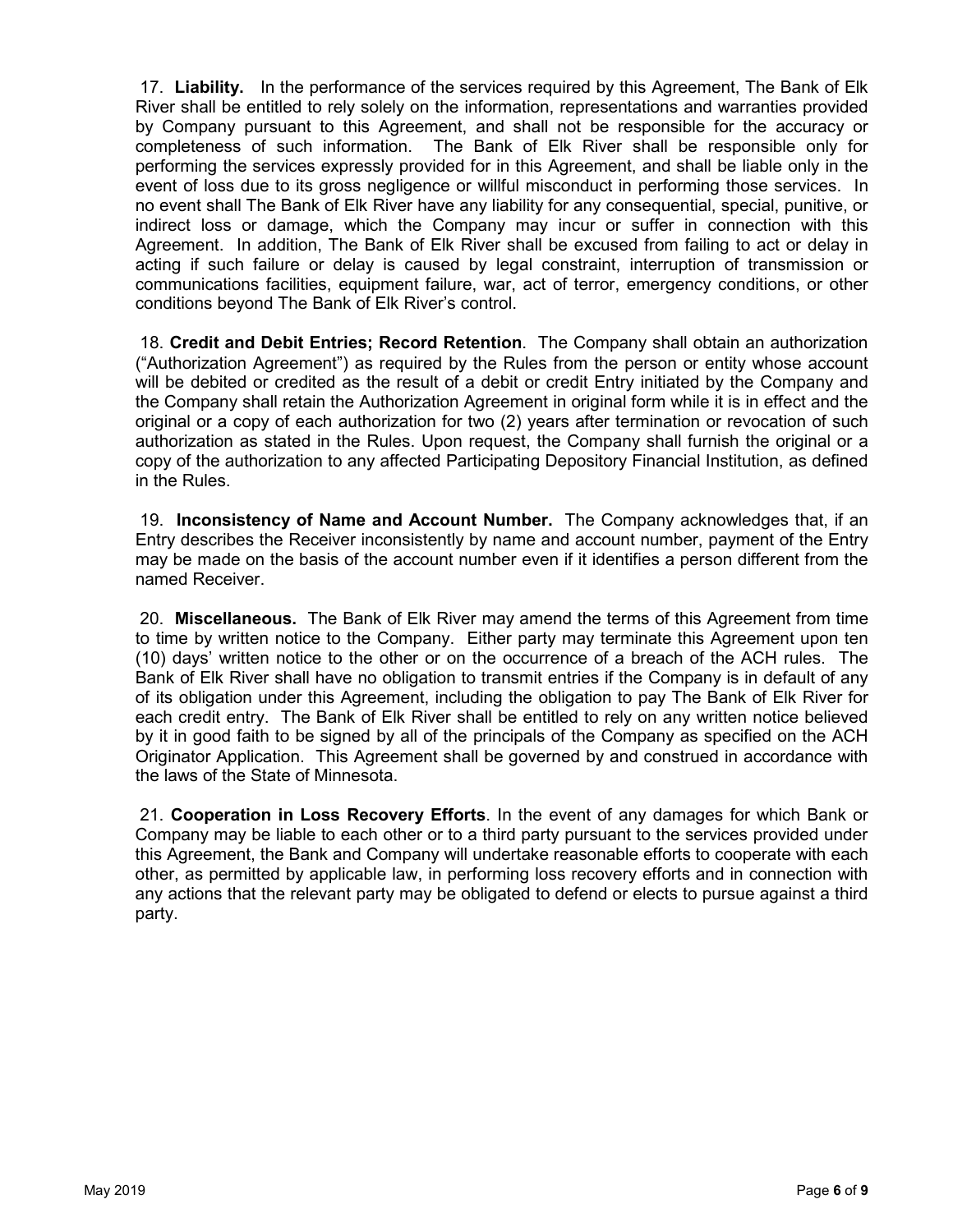# **AUTOMATED CLEARING HOUSE AGREEMENT**

|                  | This Agreement dated the _____ day of |  |  |                                                                    | 20 |  | is by and between |  |
|------------------|---------------------------------------|--|--|--------------------------------------------------------------------|----|--|-------------------|--|
|                  |                                       |  |  | (Company) and The Bank of Elk River. The                           |    |  |                   |  |
|                  |                                       |  |  | undersigned as reviewed and agrees to all terms of this agreement. |    |  |                   |  |
|                  |                                       |  |  |                                                                    |    |  |                   |  |
|                  |                                       |  |  |                                                                    |    |  |                   |  |
| Company Name     |                                       |  |  | Description of entries (i.e. payroll, payments)                    |    |  |                   |  |
|                  | Name & Title of Officer               |  |  | The Bank of Elk River                                              |    |  |                   |  |
| Signature & Date |                                       |  |  |                                                                    |    |  |                   |  |
|                  | Name & Title of Officer               |  |  | Name & Title of TBER Officer                                       |    |  |                   |  |
| Signature & Date |                                       |  |  | Signature & Date                                                   |    |  |                   |  |
|                  | Name & Title of Officer               |  |  |                                                                    |    |  |                   |  |
| Signature & Date |                                       |  |  |                                                                    |    |  |                   |  |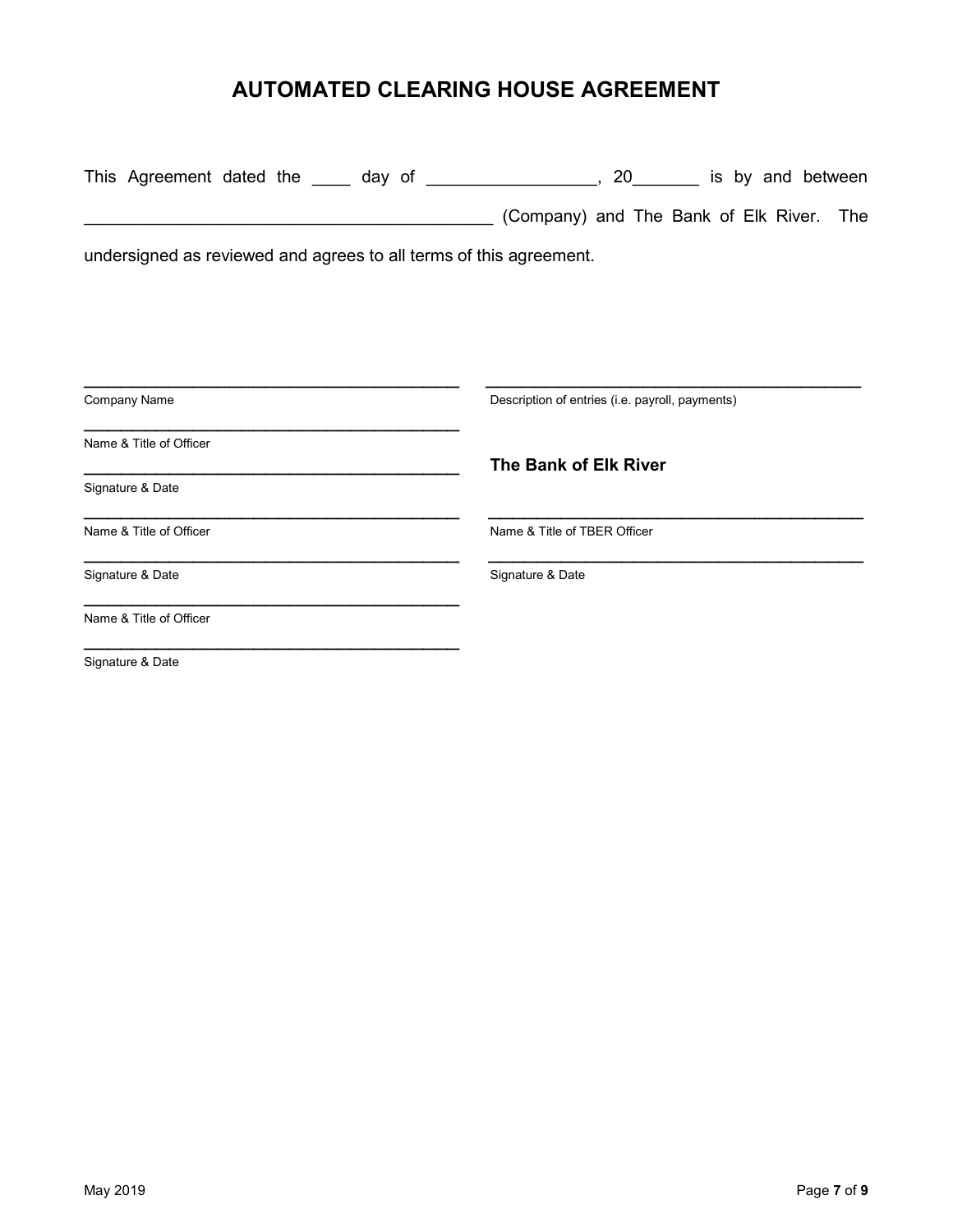### **Attachment 1**

### **A. Security Procedures and Delivery of Files:**

- Delivery location: Use of the ACH Origination service requires a Cash Management account set up on The Bank of Elk River's web site (TheBankofElkRiver.com), which requires 128-bit encryption and multiple user IDs and passwords.
- Transmittal Register: Before an ACH file is transmitted, the Company will fax an ACH transmittal register, signed by one of the authorized signers of the business account, to The Bank of Elk River at 763-441-0478.
- Timing of Delivery: Files may be transmitted to The Bank of Elk River between the hours of 6:00 AM and 4:00 PM. All credit ACH files must be transmitted by 8:00 AM one business day before the Effective Entry Date in order to ensure funds availability on the opening of business on that date. All debit ACH files must be transmitted by 12:00 PM (noon) one business day before the Effective Entry Date. The Company may transmit ACH files up to 5 days before Effective Entry. The Bank of Elk River will hold advance files and process them to settle on the Effective Entry Date.
- Same Day ACH: File and transmittal must be received before 11:00 AM on Effective Entry Date.
- Acknowledgement of delivery: The Bank of Elk River will acknowledge receipt of the file transmission by return fax. If the totals of the ACH file received do not agree with those on the forward transmittal, The Bank of Elk River will contact one of the authorized signers on the business account. It is the Company's responsibility to correct the file and/or totals register in order for The Bank of Elk River to proceed. The Bank will not process an ACH file if it does not receive a signed ACH transmittal register.
- Input Schedule: At least annually, the Company will provide a calendar of upcoming Effective Entry Dates to the Bank.

### **B. Limits:**

The total dollar amount of Entries transmitted by Company to The Bank of Elk River on any single day shall not exceed the approved file limit on the ACH Originator Application. The Bank of Elk River may review the limit and approve a change upon written request by the Company.

### **C. Notice by The Bank of Elk River:**

• If an Entry is rejected or returned The Bank of Elk River shall notify the Company by mail.

### **D. Format and Content of Entries:**

- Files and entries will conform to the NACHA Rules. Allowable Standard Entry Class Codes are: CCD, CTX, PPD, RCK, TEL. No other SEC will be accepted.
- Description of entries (i.e. payroll, payments).